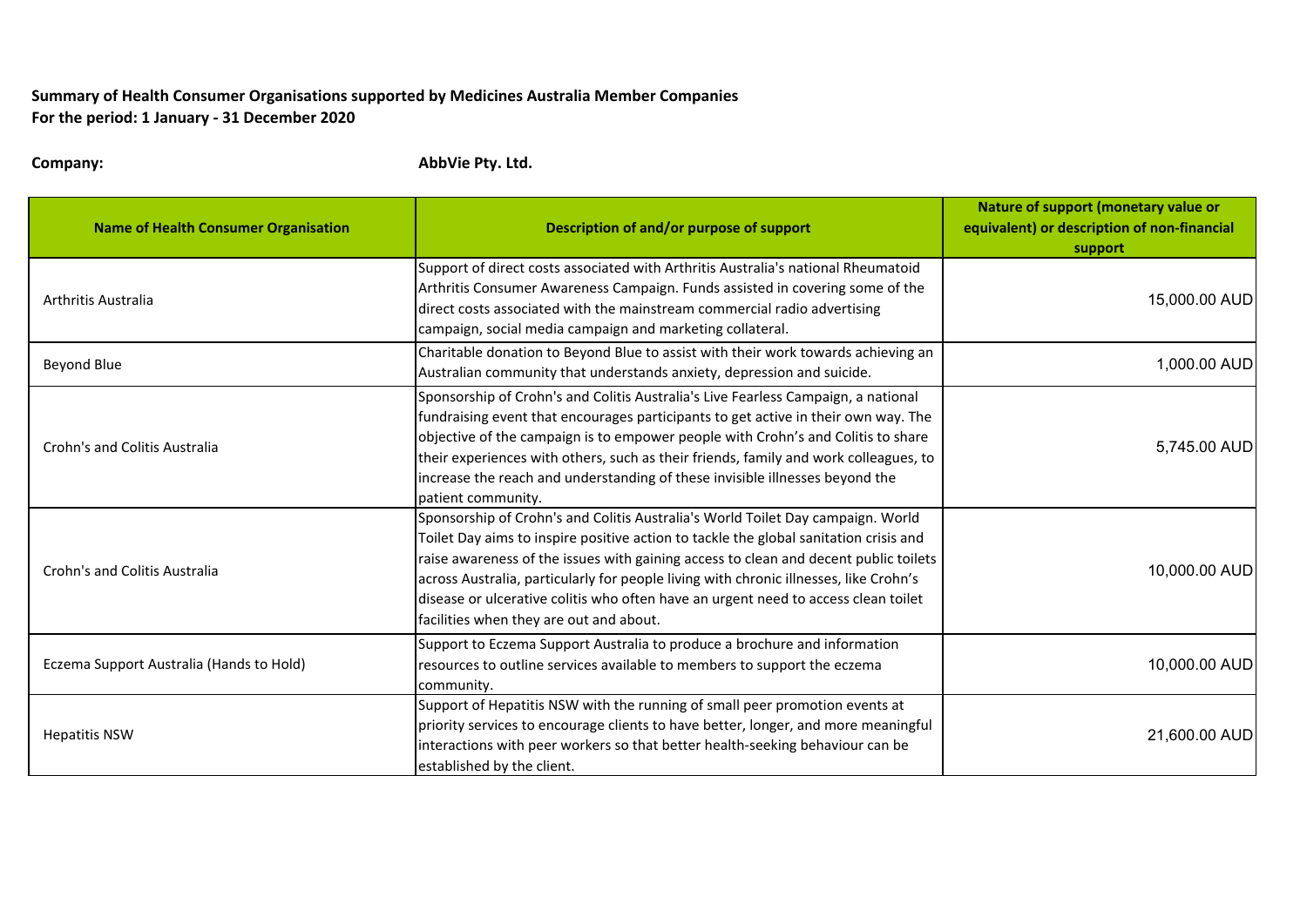| <b>Hepatitis NSW</b><br><b>Hepatitis QLD</b> | Support for the enhancement of Hepatitis NSW's Live Hep C Free peer program by       |               |
|----------------------------------------------|--------------------------------------------------------------------------------------|---------------|
|                                              | delivering intensive peer engagements across five proposed sites in NSW to help      | 9,000.00 AUD  |
|                                              | reach anyone living with or at risk of hepatitis C and to facilitate access to hep C |               |
|                                              | healthcare.                                                                          |               |
|                                              | Support of Hepatitis QLD's hepatitis elimination digital media campaign to increase  |               |
|                                              | awareness and influence positive change in the testing and treatment for hepatitis   | 10,000.00 AUD |
| Leukaemia Foundation of Australia            | B and hepatitis C.                                                                   |               |
|                                              | Support Leukaemia Foundation's "Access to Treatment" Patient Education Series        |               |
|                                              | to help deliver digital patient education and information content to people living   | 20,000.00 AUD |
|                                              | with blood cancer throughout Blood Cancer Awareness month.                           |               |
|                                              | Purchase of eleven lanterns for Leukaemia Foundation's Light the Night               |               |
| Leukaemia Foundation of Australia            | fundraising event. The event raises money and awareness to give hope to all those    | 1,100.00 AUD  |
|                                              | affected by blood cancer.                                                            |               |
|                                              | Support of Lymphoma Australia's "Knowledge is Power" project that included           |               |
|                                              | audit of all current website content by a third party provider, interactive          |               |
| Lymphoma Australia                           | interviews and videos featuring international and national experts that provide      | 35,000.00 AUD |
|                                              | patients and carers with the latest information on CLL/SLL and development of a      |               |
|                                              | nurse learning module for CLL/SLL.                                                   |               |
| Musculoskeletal Australia                    | Sponsorship of Musculoskeletal Australia's educational webinar on the topic of       | 4,545.45 AUD  |
|                                              | 'Musculoskeletal conditions and your mental health.'                                 |               |
|                                              | Support of Ovarian Cancer Australia with the development of a webinar, 'Living       |               |
| <b>Ovarian Cancer Australia</b>              | with Ovarian Cancer,' to help women newly diagnosed with ovarian cancer, as well     | 7,850.00 AUD  |
|                                              | as their husbands, partners, friends and families who rely on information, advice    |               |
|                                              | and reassurance from Ovarian Cancer Australia.                                       |               |
| Parkinson's Victoria                         | Charitable donation to Parkinson's Victoria to support Parkinson's Victoria in its   | 6,200.00 AUD  |
|                                              | inaugural virtual event called 27forParkinson's. The virtual walk was held           |               |
|                                              | throughout October to support the 27,000 Victorians living with Parkinson's          |               |
|                                              | disease.                                                                             |               |
| Parkinson's WA                               | Support of Parkinson's WA's development of an educational resource, Parkinson's      |               |
|                                              | Best Practice Management in Nutrition, to help patients living with Parkinson's      | 11,900.00 AUD |
|                                              | better understand the nutritional advice specific to their needs.                    |               |
| Prostate Cancer Foundation of Australia      | Donation to Prostate Cancer Foundation of Australia for the Long Run. The Long       | 5,000.00 AUD  |
|                                              | Run is a fundraising initiative that encourages Australians to conquer 72kms each    |               |
|                                              | to raise funds and awareness for Australian men and families fighting prostate       |               |
|                                              | cancer.                                                                              |               |